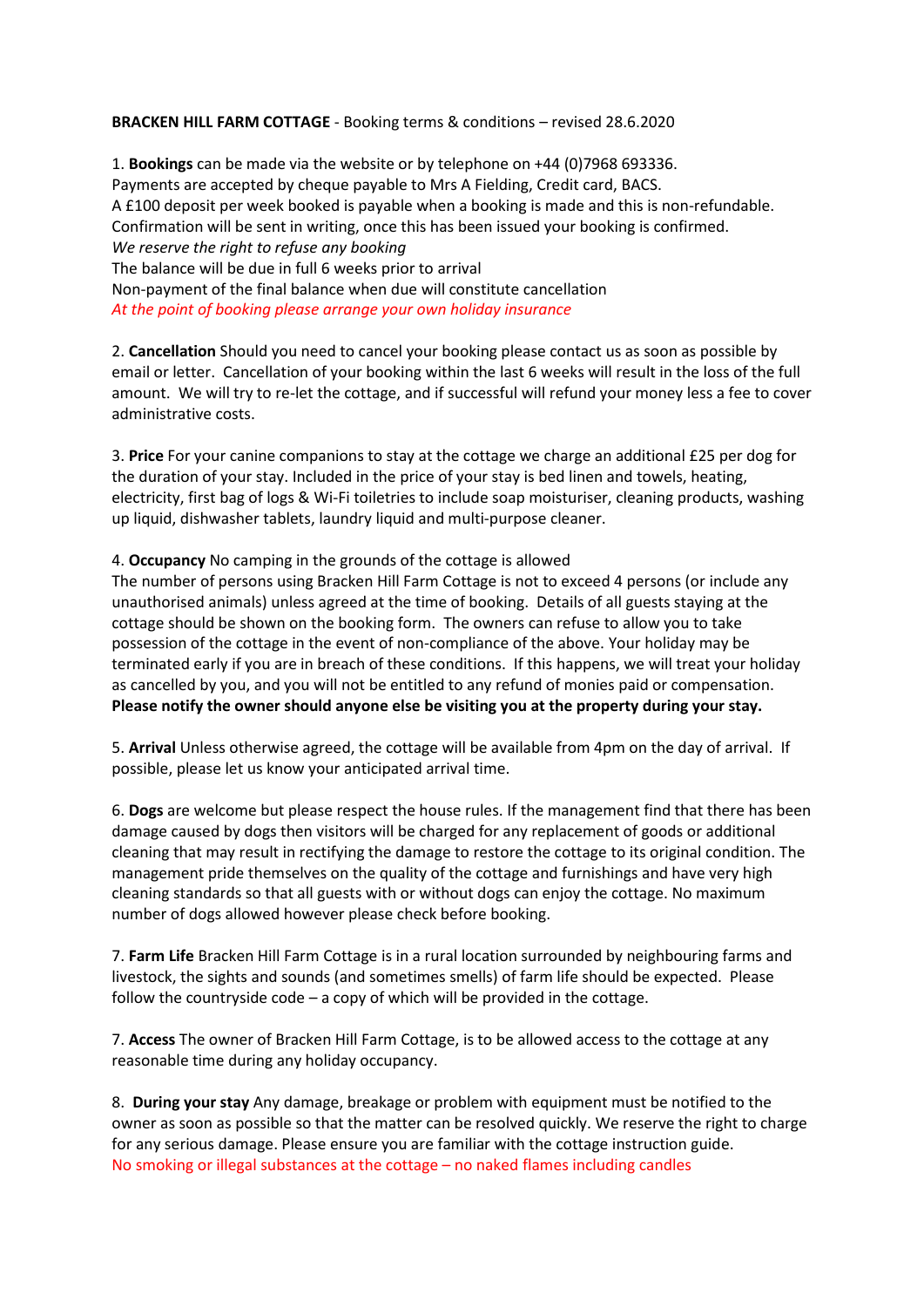9. **Complaints** Should something go wrong or in the unlikely event of dissatisfaction please report it to us immediately so that we can resolve the situation and you can enjoy your holiday.

10. **Departure** Please vacate the cottage by 9.30 am on the day of departure. Please leave the cottage in the same condition as you found it.

11. **Data Protection** In order to process your booking and to ensure your holiday arrangements runs smoothly and meets your requirements we need to use the information you provide such as name, address and special requirements. Bracken Hill Farm Cottage takes full responsibility for ensuring security measures are in place to protect your information. The information may be provided to security or credit checking companies, public authorities such as customs/immigration/government departments if required by them as required by law. We will not however pass any information on to any person not responsible for your accommodation arrangements.

12. **Amendments due to COVID19** We aim to provide our guests with a safe enjoyable holiday. With this in mind, please carefully read the following changes we have had to make following Government Guidance and recommended cleaning protocols for Covid 19. This will offer protection to guests and Housekeepers. These are very uncertain times and whilst we will endeavour to make your stay safe, we ask that you carefully read this prior to your arrival.

**Hand washing** is the primary first line of defence for Covid 19. Please ensure that all guests regularly wash their hands. Hand wash is provided at all sinks. Hand sanitiser is not a replacement for this however we have provided a small bottle for your convenience.

**Travel** Please ensure that you follow all Government guidance and do not travel if you feel unwell. We cannot accept guests isolating in the cottage. If a guest becomes unwell during their stay, we ask that they ring 111 or 119 for guidance and that they return to their main residence to self isolate. We ask to be informed if anyone in the party becomes unwell or has a positive swab for COVID 19 as this will affect sanitiser protocols. If a guest cannot reasonably return home (for example, because they are not well enough to travel or do not have the means to arrange transport), their circumstances should be discussed with an appropriate health care professional and, if necessary, the local authority. Guests should follow Government guidance on dealing with possible or confirmed coronavirus (COVID-19) infection. If they are too unwell to travel, they will be liable for the additional rental for any longer period staying and costs of any subsequent cancellations incurred.

## *We therefore urge guests to ensure they have adequate Travel Insurance.*

**Arrival** This has been delayed slightly to **check in after 4.30pm** to enable a deeper clean between guests and to leave an hour following clean before arrival. If the cottage is available earlier, we will let you know.

**Departure** This has been moved to half an hour earlier **at 09.00**. This allows an hour before we arrive to clean. Please do not extend this as cleaner safety is vital. We ask that all guests vacate the property and if the weather is suitable, leave all the windows open.

**Linen** We ask that guests consider if they would like to bring their own linen, pillows duvets and towels (or any combination of these) and let us know prior to arrival what they would like to do. We are willing and able to provide all of these items, but realise that some guests may prefer to bring their own. We will replace pillows & protectors, mattress protectors and duvet & protectors between guests. A bath mat, oven glove and tea towels will be available too however you are